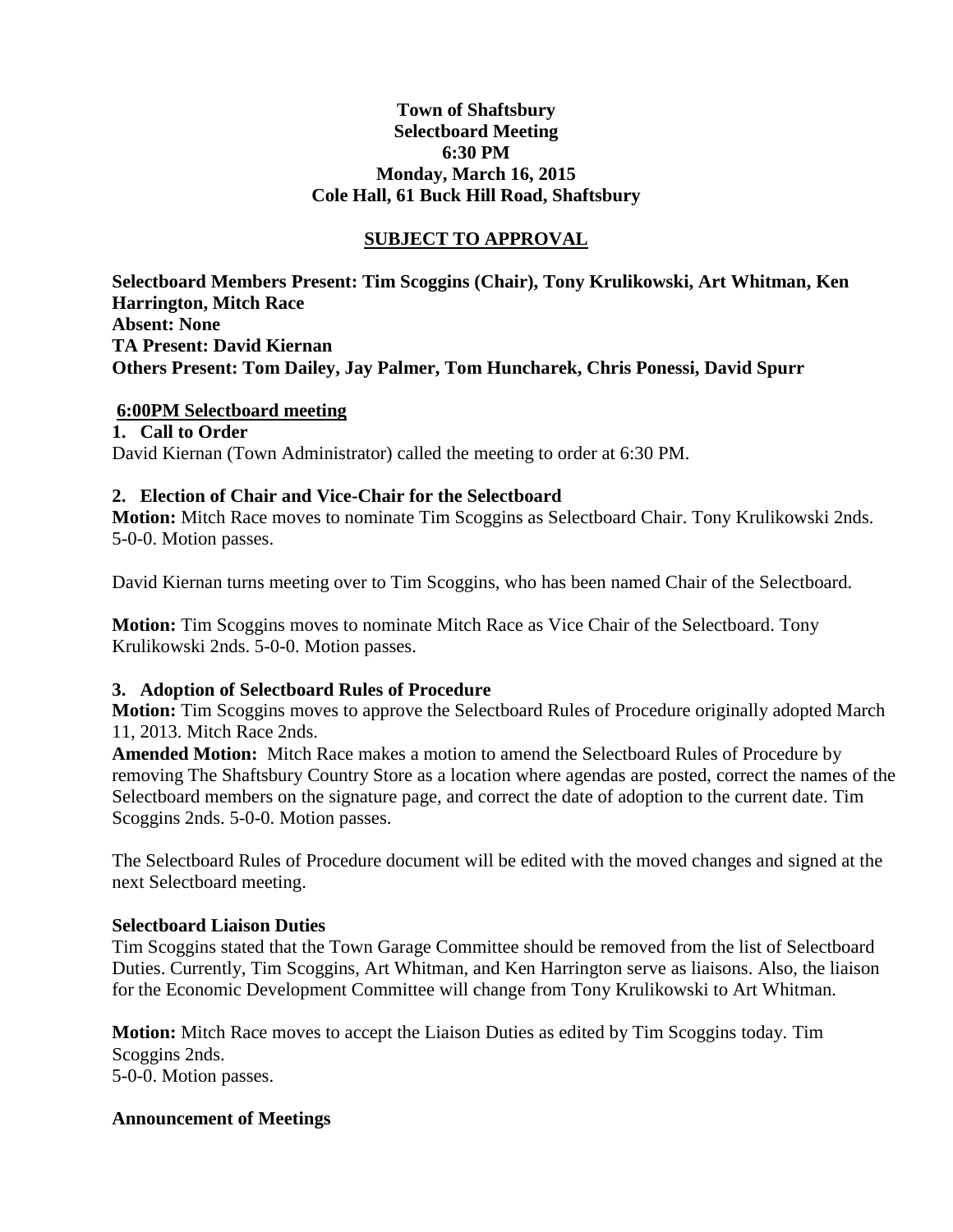Regular Selectboard meetings will be scheduled at 6:30 PM on the First and Third Monday of each month.

Other standing committees will continue to meet as scheduled.

Mitch Race asked Art Whitman if the time for the Economic Development Committee could be changed from 8:00 AM to 5:00 PM on the Third Thursday of each month. Art Whitman will check with the other committee members.

### 4. **Conflict of Interest Statement**

Art Whitman stated that he gets his water supply from Cold Spring and this should be known when the topic is discussed. It was agreed that this is not a conflict that requires recusal. There are no other Conflicts of Interest.

### **5. Approval of Minutes**

**Motion:** Tim Scoggins moves to approve the minutes from Town Meeting with minor changes. 3-2-0. (Mitch Race and Ken Harrington abstain; they were not present for the meeting.) Motion passes.

The minutes for the February 16, 2015 and March 2, 2015 Regular Select Board meeting will be reviewed at the next Select Board meeting.

Going forward, all documents of significance will be signed by the Chair and the signed copy will be entered into the Minutes Book as an official document. This will include all approved Select Board minutes.

### **6. Warrants**

**Motion:** Tim Scoggins moves to approve Check Warrant #19 for \$25,721.26. Mitch Race 2nds.5-0-0. Motion passes.

### **7. Announcements**

Mitch Race announced that the Shaftsbury Historical Society is planning another Ordinary Hero Day for the end of May. Details will be announced soon.

### 8. **Public Comments:** None

### **9. Appointment Interviews: Development Review Board and Planning Commission Development Review Board (DRB)**

**Michael Day** was unable to attend tonight.

**Tom Huncharek** addressed the Board to state he is seeking a second 3-year term on the DRB.

Huncharek gave an update on matters at the DRB.

-The Board has been through some personnel changes. Michael Day and Jay Palmer are assets to the Board. Michael Biddy is a long-term Shaftsbury resident and brings historical background to the Board. -The reduction in the Board from 7 members to 5 members has allowed the Board to be more flexible. Policies and procedures are being updated to ensure all members have the most current version and that all pages are intact.

-There is discussion of changing the meeting schedule from twice a month to once a month.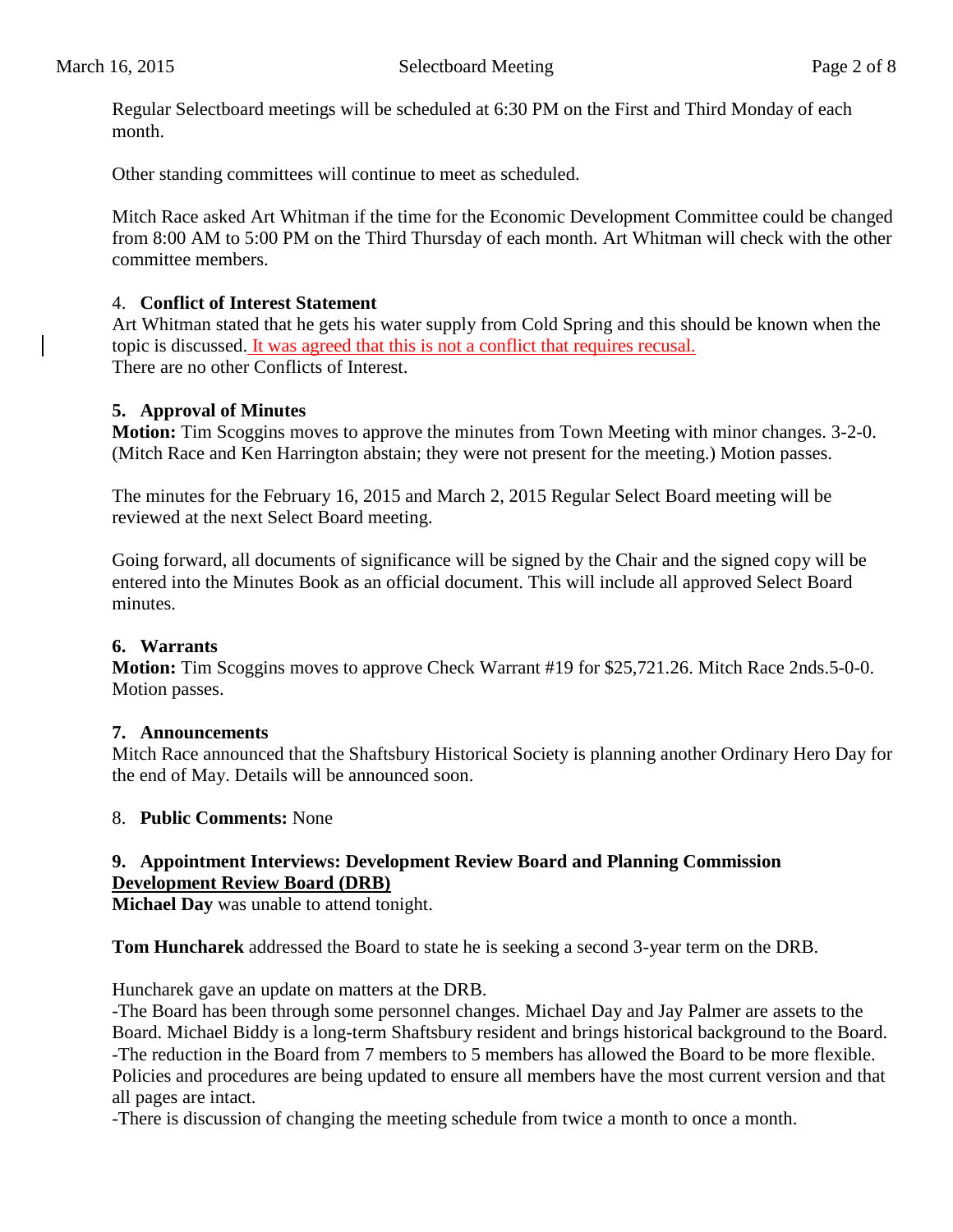Michael Day and Jay Palmer are each serving one-year terms as alternates to the DRB.

**Chris Ponessi** addressed the Board to state he is again seeking a 3-year on the DRB. Ponessi is a professional engineer who has served on the board for five or six years, began as alternate and became a full member.

**Motion**: Mitch Race makes a motion to re-appoint both Tom Huncharek and Chris Ponessi to the DRB, each for a term of three years. Tim Scoggins 2nds. 5-0-0. Motion passes.

**Jay Palmer** has served as an alternate on the Development Review Board for about three years. He serves 50% of the scheduled meetings usually because of either conflict of interest or absenteeism.

**Motion:** Mitch Race makes a motion to approve Jay Palmer for a one-year position as alternate on the Development Review Board. Tim Scoggins 2nds. 5-0-0. Motion passes.

### **Planning Commission**

David Spurr addressed the Board to state he is seeking another 3-year term on the Planning Commission. Spurr is a licensed land surveyor and currently serves on the Board as Vice Chair.

Spurr gave an update on the Planning Commission. The Board currently has four active members. Spurr reported that the Board is currently reviewing FEMA fluvial erosion aspects. The Board is also reviewing the zoning ordinances and is looking to streamline the Zoning Book—not to change or remove, but to clarify and streamline existing ordinances. There are no by-laws for next election as of yet.

**Motion:** Mitch Race makes a motion to approve David Spurr for another 3-year term on the Planning Commission. Tim Scoggins 2nds. 5-0-0. Motion passes.

### **Annual Appointments**

The Select Board discussed whether the Energy Coordinator position should be eliminated.

**Motion:** Art Whitman makes a motion to keep the Energy Coordinator position. Mitch Race 2nds. 4-1-0 (one opposed). Motion passes.

**Motion**: Art Whitman makes a motion to reappoint Ben Hulett as Energy Coordinator for a one-year appointment. Ken Harrington 2nds. 5-0-0. Motion passes.

### **Other Annual Appointments**

**Motion:** Tim Scoggins moves to nominate Jerry Mattison as Emergency Management Coordinator, Jackie Myers as Town Service Officer, and Jim White as Tree Warden for a one-year term. Mitch Race 2nds. 5-0-0. Motion passes.

Mitch Race proposed to ask the annual appointees to give semi-annual reports to the Selectboard.

### **10. Treasurer's Report –Melanie Dexter**

The Treasurer was unavailable. David Kiernan presented a document for the Select Board to sign to give the Treasurer authority to access the Town's bank accounts.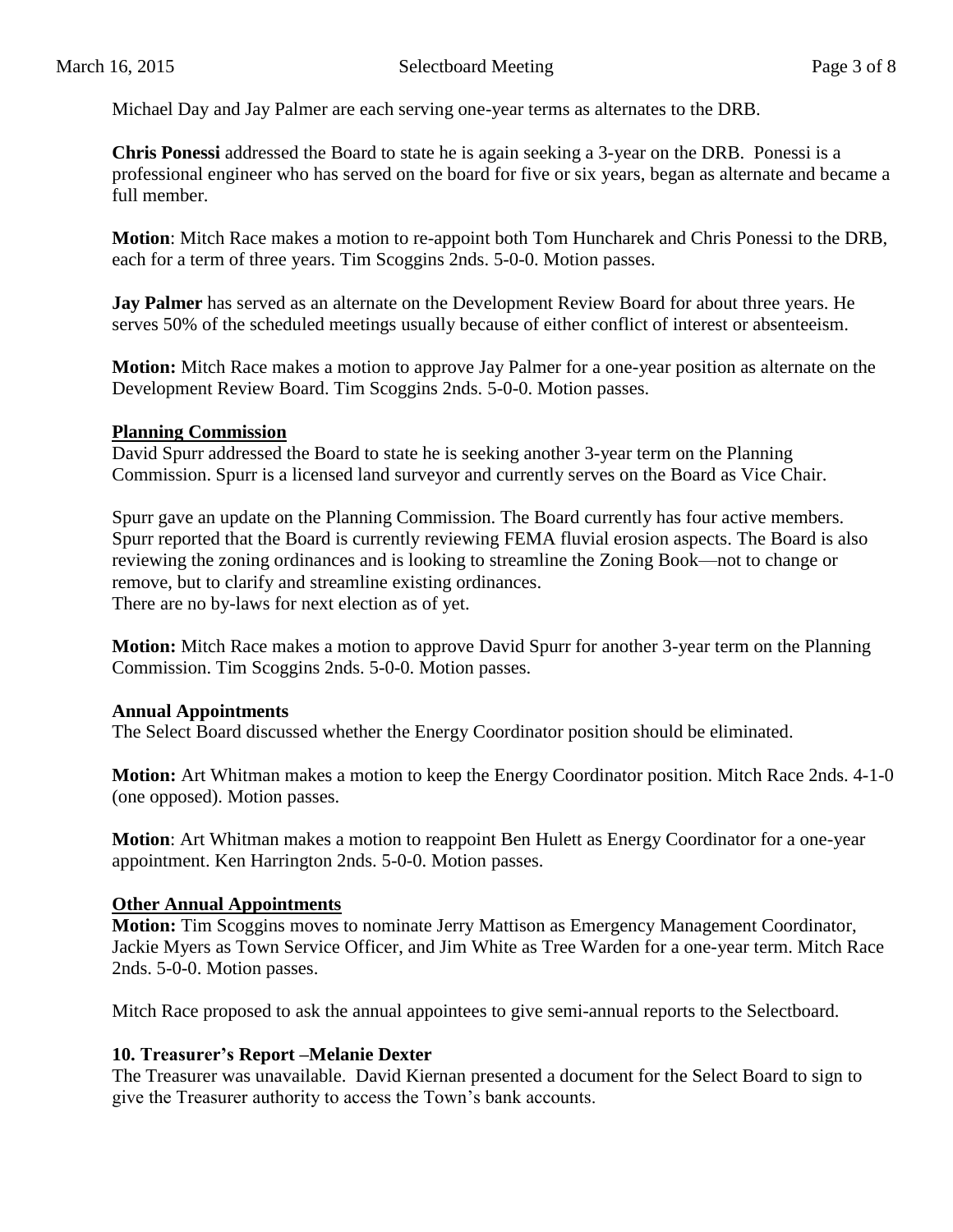**Motion:** Mitch Race makes a motion to have the Selectboard Chair sign the bank signature document allowing the Treasurer, Melanie Dexter, to access Town's bank accounts. Art Whitman 2nds. 5-0-0. Motion passes.

### **11. Road Foreman Report – Update by Town Administrator**

David Kiernan gave an update on the truck that was in a fire at the paint shop. Cause of Origin expert has been hired to find out how the fire started. If no negligence is found on the part of TDI (a subcontractor of Viking), Town will be held responsible for repairs to the truck. (Town insurance would have to pay.)

The truck is going to Viking for repairs. It will then go to Delurey and Delurey and the insurance company will go through the truck and assess the damage.

The truck was chassis and dump body were purchased from two separate dealers. We haven't paid for the dump body yet, even though it was put on the chassis we did pay for and was being worked on as 'our' truck when the fire happened. The insurance dispute stems from this confusion of ownership. For the next truck purchase, Town should look at the whole package.

### **Road Status**

The number to report road conditions is 774-238-7287 *(*7SHAFTSBU7).

The Highway Salt Budget is 39% over budget. The high number is due to an unforeseen price hike. Had the price remained the same as last year, the salt budget would only be 7% over budget.

### **12.Property Purchase of 492 North Road — Bank Options**

David Kiernan is researching rates and will report at next meeting.

## **13.Opening of Bids — Cole Hall Bathroom**

The State gave notice that no work can start until Asbestos. An inspector can be hired.an asbestos inspection is done.

The work will be scheduled for May or June and should take three to four days.

Two bids were received.

Tim Scoggins opened the bids:

1) William T. Hardy Builders, North Bennington. Estimate is \$5,970. Included in work is floor, commercial linoleum, plumbing and heating, ceiling fan, carpentry and painting.

2) Murray Brothers, Inc. in Bennington. Estimate is \$10,441. A list with 34-bulleted items is provided.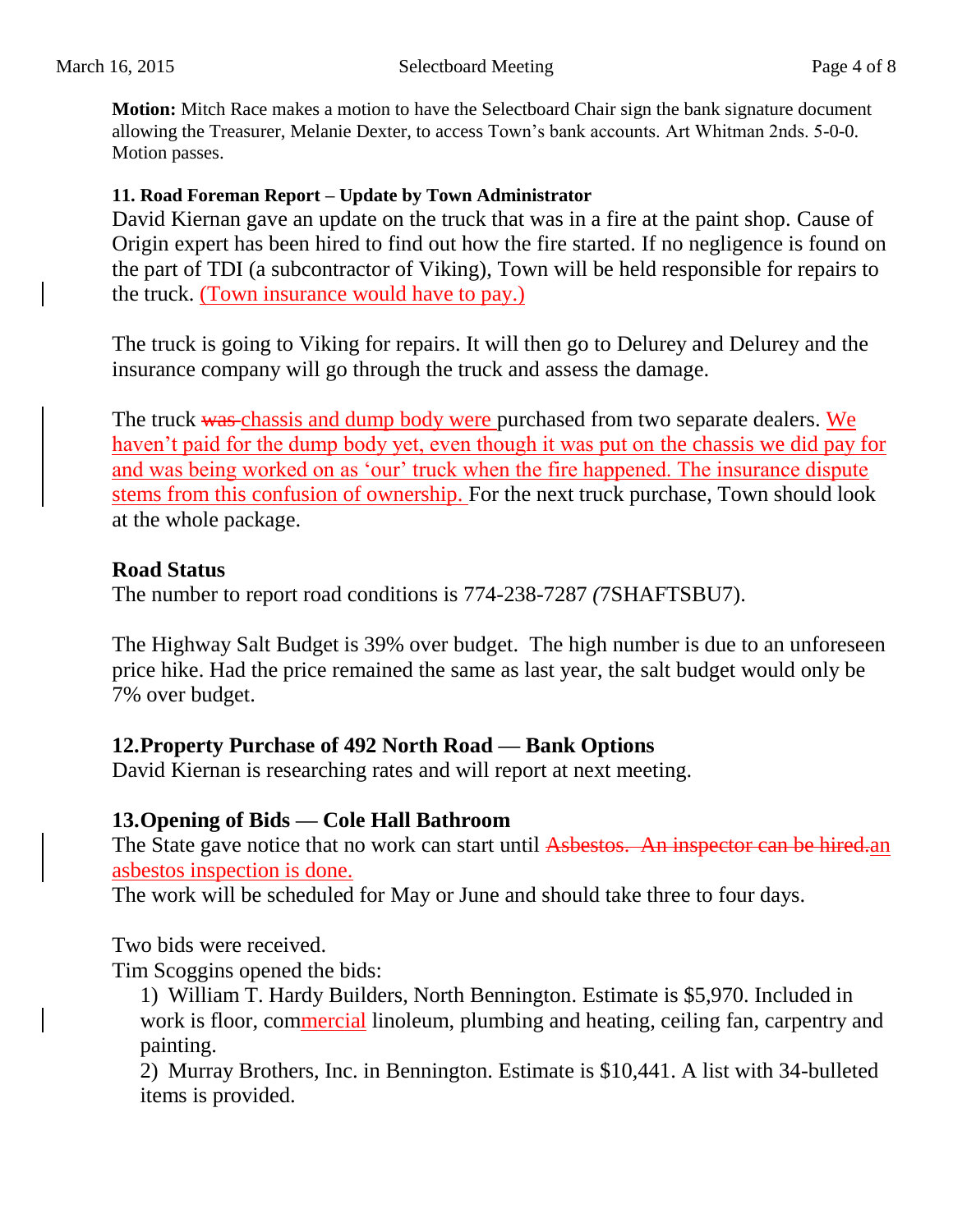The Selectboard will compare the work listed on both estimates for next meeting.

# **14.Town Health Officer Vacancy**

Tim Scoggins resigned as Town Health Officer.

There is one lead on a possible replacement. Someone from Town is preferred.

If Town does not appoint one, the State Health Commissioner will appoint a Town Health Officer.

The current pay is a \$200/year stipend. David Kiernan will look into the pay rate for the Health Officer for Bennington.

Art Whitman suggested hiring someone who is currently the Health Officer in another town.

The Board of Health is composed of the Selectboard and the Town Health Officer. If an issue comes up in the meantime, the Town will take care of it.

Tim Scoggins stated in his resignation letter to the State that this is a full vacancy.there is also a vacancy for Deputy Town Health Officer, even though state records show Traci Mulligan in that role. She is no longer serving.

## **15.Election Results**

## **a. Results**

Voters approved the North Road Real Estate Purchase. The next step is to get financing. All four zoning articles passed.

# **Cold Spring Historic Site**

All reserve fund requests were approved, except the request for the Cold Spring Historic Site.

A \$15K-grant was received for artistic design and fabrication of the site. Other funding is needed for initial permits and engineering. The project will go forward.

Tom Dailey stated that there about a half-dozen deeded water rights for Cold Spring. It is a water source. Dailey recommends the Town to commission title rights by an attorney. There are three known versions of water rights for Cold Spring.

The grant received was not a matching-funds grant, but a fully paid grant. The grant gives a time line of two years to use the money without permission for an extension.

Tom Dailey recommended getting a legal opinion on who has rights to the water and to find out if it is a public water source. If it is a private water source, permission will be needed from those who have rights.

Other grants or some other source of funding will be needed to begin the initial work for this project.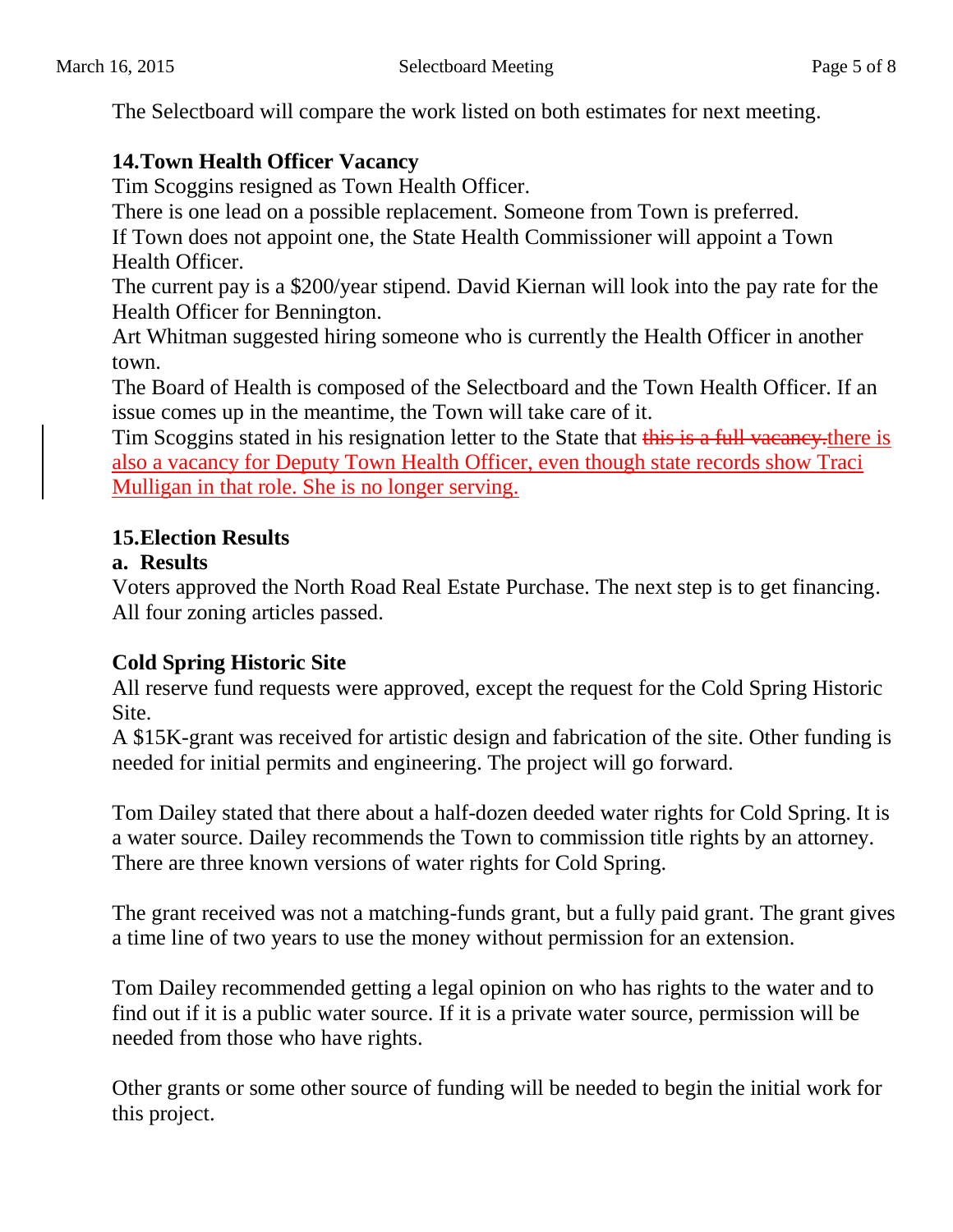## **b. Community Appropriations Revisited**

All 25 of the community appropriations passed. The list of community appropriations is long and ballot space was an issue.

The total of community appropriations was over \$60,000, which is 1-1/2 cents on the tax rate.

The Select Board has the authority to pick and choose which appropriations serve the Town.

Organizations can petition voters to be on the ballot.

Mitch Race stated that there are financial forms to be submitted along with the letter by the due date of December 1 to be considered for an appropriation.

In the past, representatives of an organization would represent were present at Town Meeting to make their case for funding and answer questions. The process was longer.

Tony Krulikowski will review the appropriation process.

# **c. Budget Votes Revisited: Town Meeting vs. Australian Ballot**

The current process of voting on the budget is to vote on a dollar figure at Town Meeting. Reserve funds, community appropriations, and other non-budgetary municipal funding are voted on Election Day by Australian ballot. Of late, the budget presented at Town Meeting has included the ballot items, with the expectation that items voted down would be subtracted from the budget. This amounts to double voting. Voters could remove a budget item at town meeting but vote for it on the ballot.

The solution is to remove ballot items from the "advertised" budget at Town Meeting. This prevents floor action on a warned ballot article, which prevents double voting. The basic budget will be voted at Town Meeting, which is all but reserves, community appropriations, and special budget items.

The Town must vote on this change to get everything on Australian ballot.To vote the entire budget by Australian ballot would require a floor at Town Meeting to change current procedure.

A special meeting from October 2001 addressed "non-budgetary municipal funding including non-municipal entities"

# **16.Selectboard Goals**

Tim Scoggins asked the Selectboard to think about goals for the next year to discuss at the next meeting.

# **17.VAC Grant Receipt**

Already discussed as "Cold Spring Historic Site" under "Election Results."

## **18.Town Administrator's Report**

**a. Around the Block Sidewalk Project**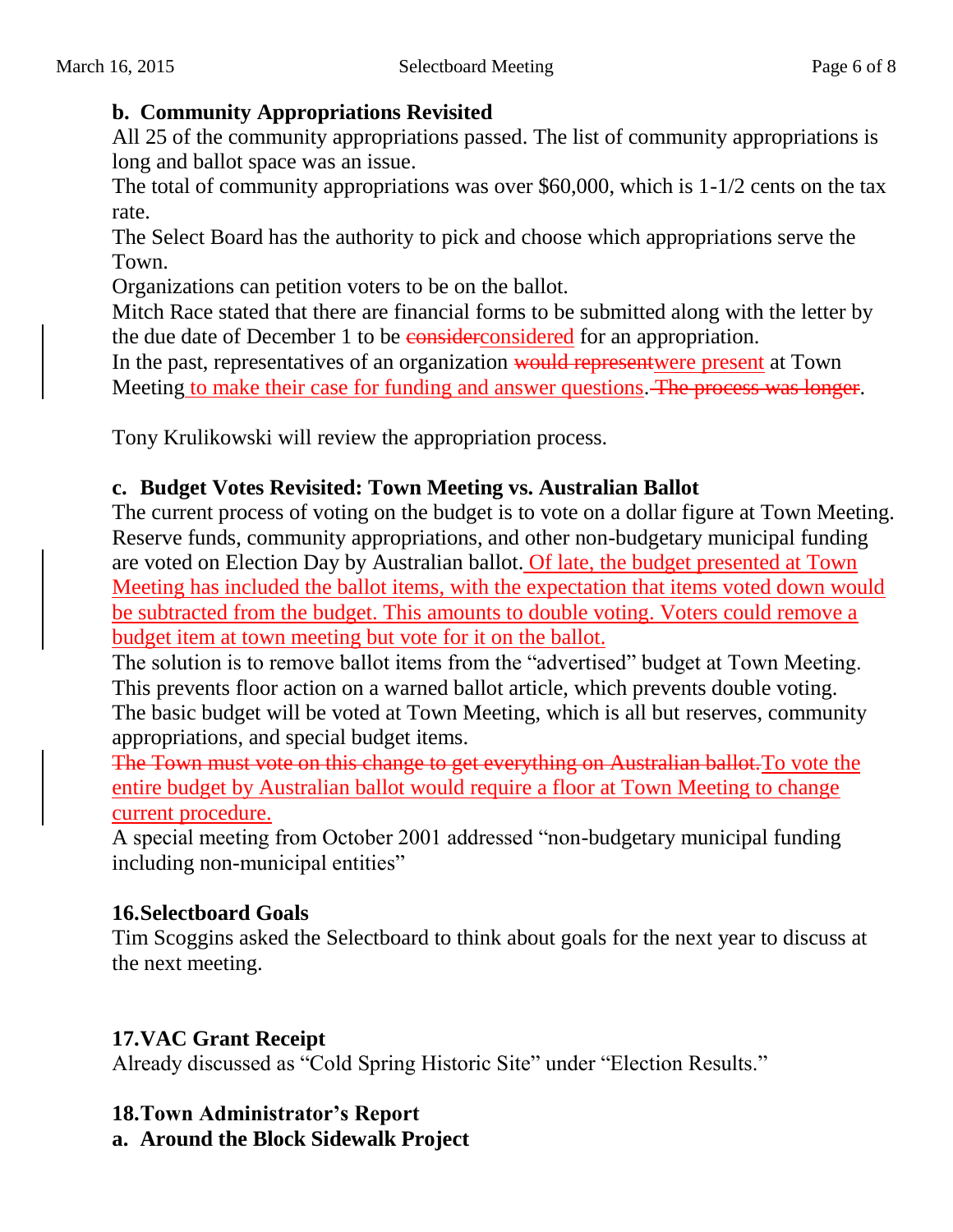David Kiernan asked Tim Scoggins to get Alice Miller involved because the State has not approved the right of way and the project is being held up.

# **b. Animal Control Bids**

There is a \$7,000 budget. Better record-keeping and ordinance enforcement are desired.

There are no records of an animal control agreement. There is no contract. No incidence reports have been received.

The current contract ends in July 2015. Animal control services will be put to bid.

## **c. State Structures Grant – Shaftsbury Hollow**

Shaftsbury Hollow needs a span bridge of 26 feet or an arched culvert with a span of 26 feet.

State engineers have suggested it could cost as much as Estimate is \$300,000–\$500,000 There is no engineering date for Shaftsbury Hollow. Grant will be sought to hire engineer to evaluate and give status of the culvert.

The new culvert will have to double in size because of new engineering standards.

# **d. State Class 2 Road Grant – Resurfacing – Airport Road and East Road**

This will be split between Airport Road–from the railroad tracks to the beginning of Cider Mill Road– and East Road.

Airport Road will be ripped up and redone.

East Road has about 2600 feet that needs to be repaved.

# **19.Other Business**

None.

## **20.Review of Action Items**

- The Rules of Procedure will be updated and signed at next meeting.
- Art Whitman will check with the Economic Development Committee on changing the time of the meetings to 5:00 PM on the third Thursday of the month.
- Annual appointment officers will be asked to come to the Selectboard for a status report.
- David Kiernan will review real estate options for the North Road property.
- Minutes will be recirculated from February 16 and March 2 Selectboard meetings to approve next meeting.
- Bids for the Cole Hall bathroom renovations will be scanned and sent to the Selectboard for review to vote on next meeting.
- Tony Krulikowski will review the appropriation process
- Tim Scoggins will work about the Sidewalk Project. (Art Whitman recommends Tim Corcoran may be able to help.)